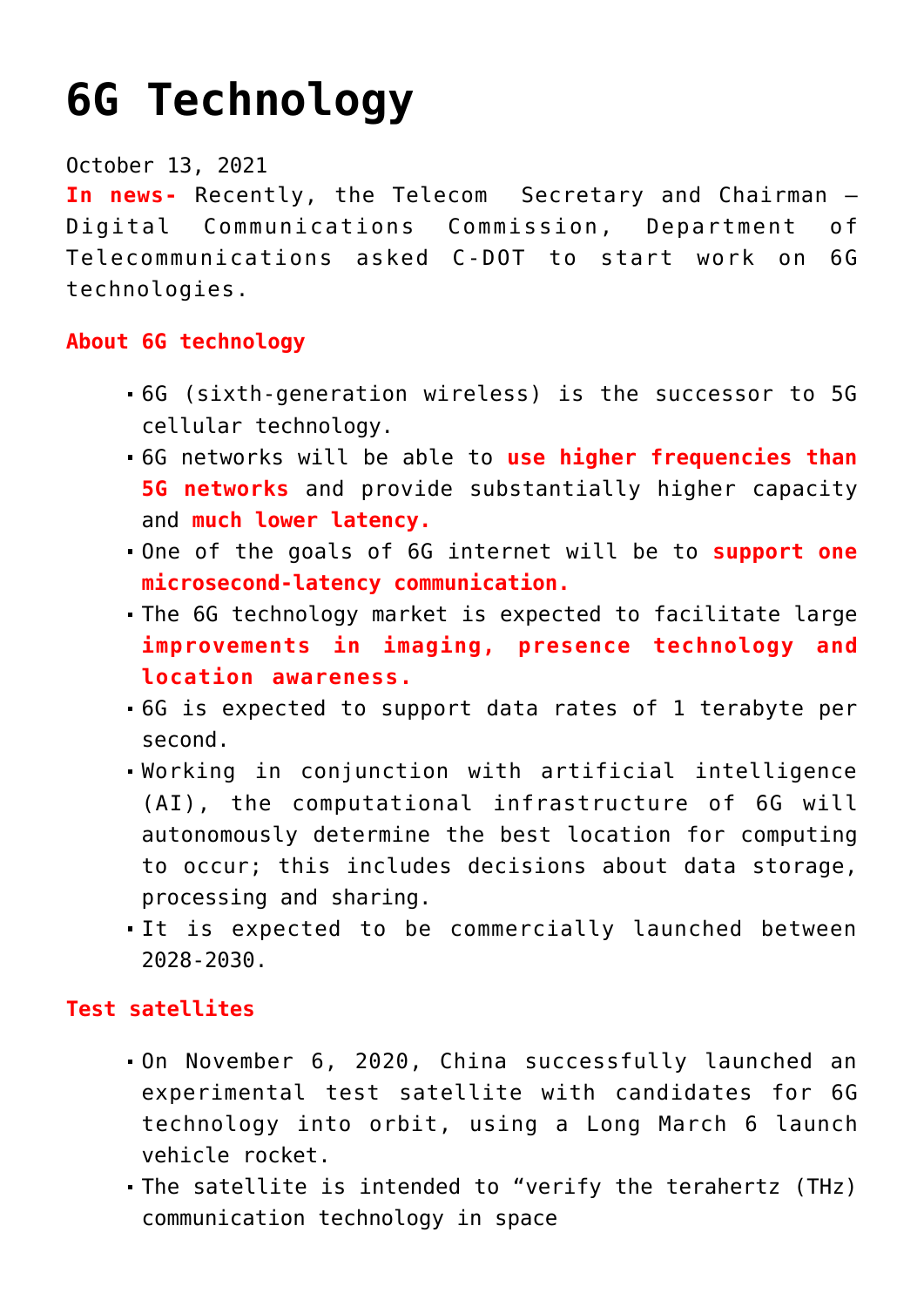#### **6G vs 5G vs 4G**

- Both 5G and 6G take advantage of higher frequencies on the wireless spectrum to transmit more data, faster.
- However, 5G occupies broadband frequencies at sub-6 gigahertz (GHz) and above 24.25 GHz – called low band and high band frequencies respectively.
- 6G will operate at 95 GHz to 3 terahertz (THz).
- As per theoretical calculations, peak data download speed of 5G is pegged at 20 gigabit per second (Gbps).
- 5G technology is expected to deliver ten times better download speed than that of 4G and up to three times greater spectrum efficiency.

| Comparison                       | $\overline{\phantom{a}}$                                               | ▄                                                     | <b>CONTRACTOR</b>                                               |                                                                                                           |
|----------------------------------|------------------------------------------------------------------------|-------------------------------------------------------|-----------------------------------------------------------------|-----------------------------------------------------------------------------------------------------------|
| International in-<br><b>STAR</b> | <b>THEFT</b>                                                           | 3 001                                                 | 2009                                                            | 2018                                                                                                      |
| Tochine & car                    | <b>COM</b>                                                             | WE TRUST                                              | U.S. MONAR                                                      | MAR's man Wound                                                                                           |
| <b>Burning options</b>           | <b>HOME CORAL</b>                                                      | <b>COMAL</b>                                          | IT BAY.                                                         | <b>USING STARK</b>                                                                                        |
| Sells field face.                | CAUSE switching for waive end packet.<br>switching for data            | Portlett cash: New years at Nova's<br>Allen Federacio | Packet switched                                                 | For \$12 molt (14 s)                                                                                      |
| <b>Internet center</b>           | <b>Nameshand</b>                                                       | <b>Encycloped</b>                                     | Likes Inmarksayd                                                | Window World Wale Work                                                                                    |
| European Mit                     | 25,000 to                                                              | 25 MHz                                                | <b><i><u>AGE WAR BY</u></i></b>                                 | McCata for 1650 CEN-                                                                                      |
| Advertisin                       | Moltimorilla features (GM), MMG Johnnet<br>arrests and lifet amoukand. | <b>Fight security, international marking</b>          | Speed high speed handoth, global<br><b>Charles Card</b>         | Externely high speech, low-latency                                                                        |
| Australians                      | Voice calls, short memorant                                            | Wales conferencing, models TV, GPL                    | High speed applyations, recibile Till,<br>percentakly climates. | High-resolution video streaming, remote<br>control of seria los, waterly, and marked<br><b>STATISTICS</b> |

## **Inauguration of Quantum Communication Lab**

- The Telecom Secretary also inaugurated the Quantum Communication Lab at C-DOT, Delhi and unveiled the indigenously developed Quantum Key Distribution (QKD) solution by C-DOT which can support a distance of more than 100 kilometers on standard optical fiber.
- Development of indigenous QKD solutions is essential to address the threat that rapid advancement in Quantum Computing poses to the security of the data being transported by various critical sectors through the current communication networks.
- With the development of QKD solution and the existing suite of wide range of products in Optical Access, Core, Switching & Routing, Wireless, Post Quantum Cryptography Encryptors (PQCE) etc, **C-DOT has become the first organization in India to offer complete portfolio of indigenous Quantum Secure telecom products & solutions** to comprehensively address the requirements of Telecom